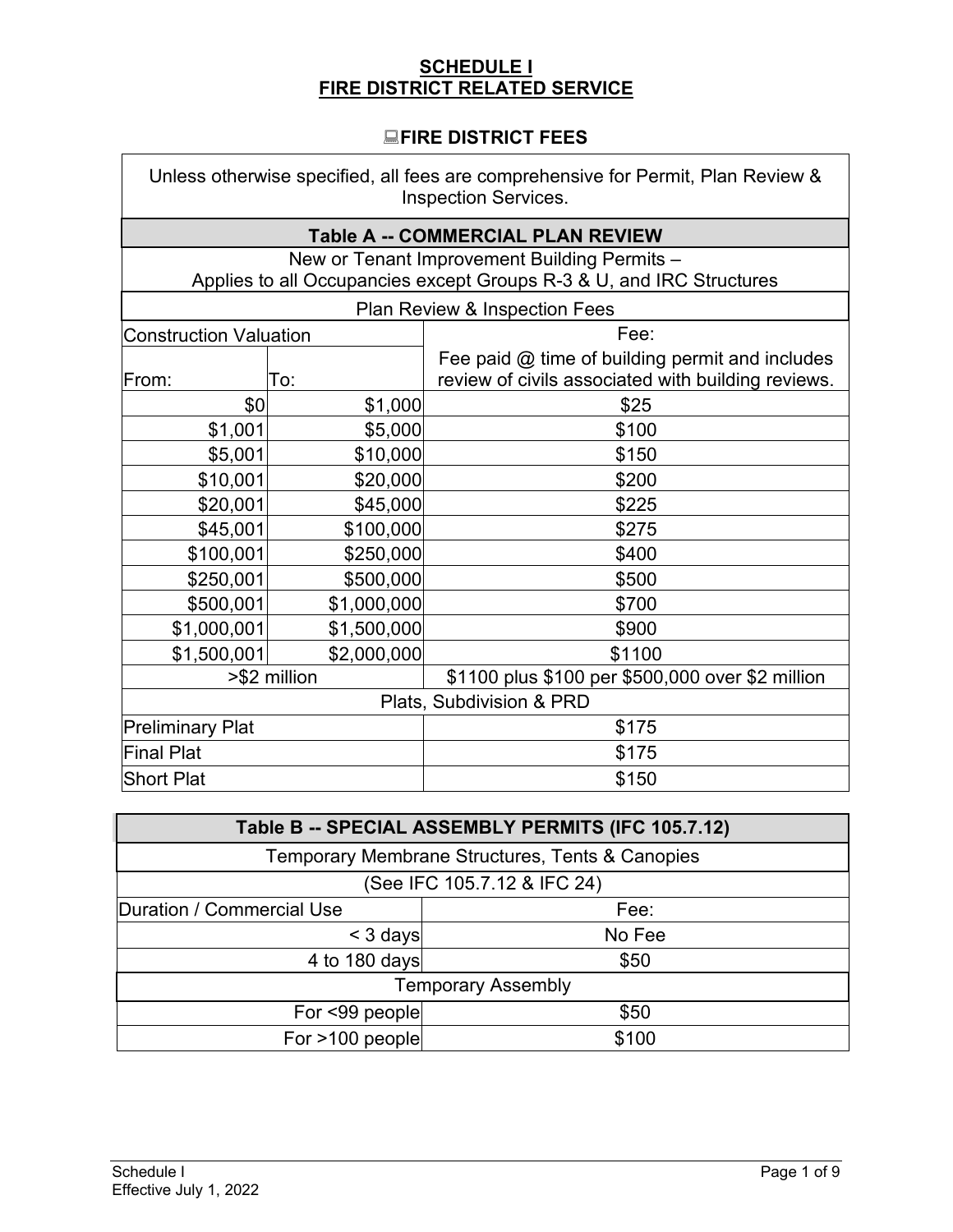| Table C - EXPLOSIVES (105.6.15)                                        |       |  |
|------------------------------------------------------------------------|-------|--|
| <b>Retail Fireworks Stand</b>                                          |       |  |
| Retail Sales - Wood Stand                                              | \$95  |  |
| <b>Retail Sales - Tent</b>                                             | \$95  |  |
| Must meet requirements of Table B,<br>but no additional fees required. |       |  |
| <b>Public Display</b>                                                  |       |  |
| Licensed Pyrotechnic Operators<br>Only                                 | \$100 |  |
| <b>Temporary Storage</b>                                               | \$150 |  |

| Table D -- NFPA 72 FIRE ALARM SYSTEMS (105.7.3)                                                      |                                                  |                                            |  |
|------------------------------------------------------------------------------------------------------|--------------------------------------------------|--------------------------------------------|--|
| Comprehensive Fees for Permit, Review & Inspection                                                   |                                                  |                                            |  |
|                                                                                                      | <b>Tenant Improvement or System Modification</b> |                                            |  |
| Number of Devices <sup>7</sup>                                                                       |                                                  |                                            |  |
| From:                                                                                                | To:                                              | Fee:                                       |  |
|                                                                                                      |                                                  |                                            |  |
| 1                                                                                                    | $\overline{c}$                                   | \$100                                      |  |
| 3                                                                                                    | 5                                                | \$125                                      |  |
| 6                                                                                                    | 10                                               | \$175                                      |  |
| 11                                                                                                   | 20                                               | \$225                                      |  |
| 21                                                                                                   | 40                                               | \$300                                      |  |
| 41                                                                                                   | 100                                              | \$375                                      |  |
| 101                                                                                                  | 200                                              | \$475                                      |  |
|                                                                                                      | >200                                             | \$500 plus \$50 per 100 additional devices |  |
|                                                                                                      |                                                  | (prorated)                                 |  |
| <b>New System</b>                                                                                    |                                                  |                                            |  |
| Number of Devices <sup>7</sup>                                                                       |                                                  |                                            |  |
| From:                                                                                                | To:                                              | Fee:                                       |  |
|                                                                                                      | 100                                              | \$350                                      |  |
| 101                                                                                                  | 200                                              | \$475                                      |  |
|                                                                                                      | >200                                             | \$500 plus \$50 per 100 additional devices |  |
|                                                                                                      |                                                  | (prorated)                                 |  |
| In addition to device <sup>7</sup> fees shown, the following fees also apply:                        |                                                  |                                            |  |
| <b>FACP and/or Transmitter</b>                                                                       |                                                  |                                            |  |
| Replaced                                                                                             |                                                  | \$125                                      |  |
|                                                                                                      | <b>New</b>                                       | \$200                                      |  |
| Note: All Central Station Monitoring must be UL or FM listed.                                        |                                                  |                                            |  |
| <sup>7</sup> Devices include separate individual portions of a Fire Alarm System such as: Initiating |                                                  |                                            |  |
| Devices, Notification Appliances, Flow Switches, Supervisory Switches, Magnetic Door                 |                                                  |                                            |  |

Hold-Open devices, Remote Enunciators', Pull Stations, Beam Detectors (each piece is

one device), and other such devices.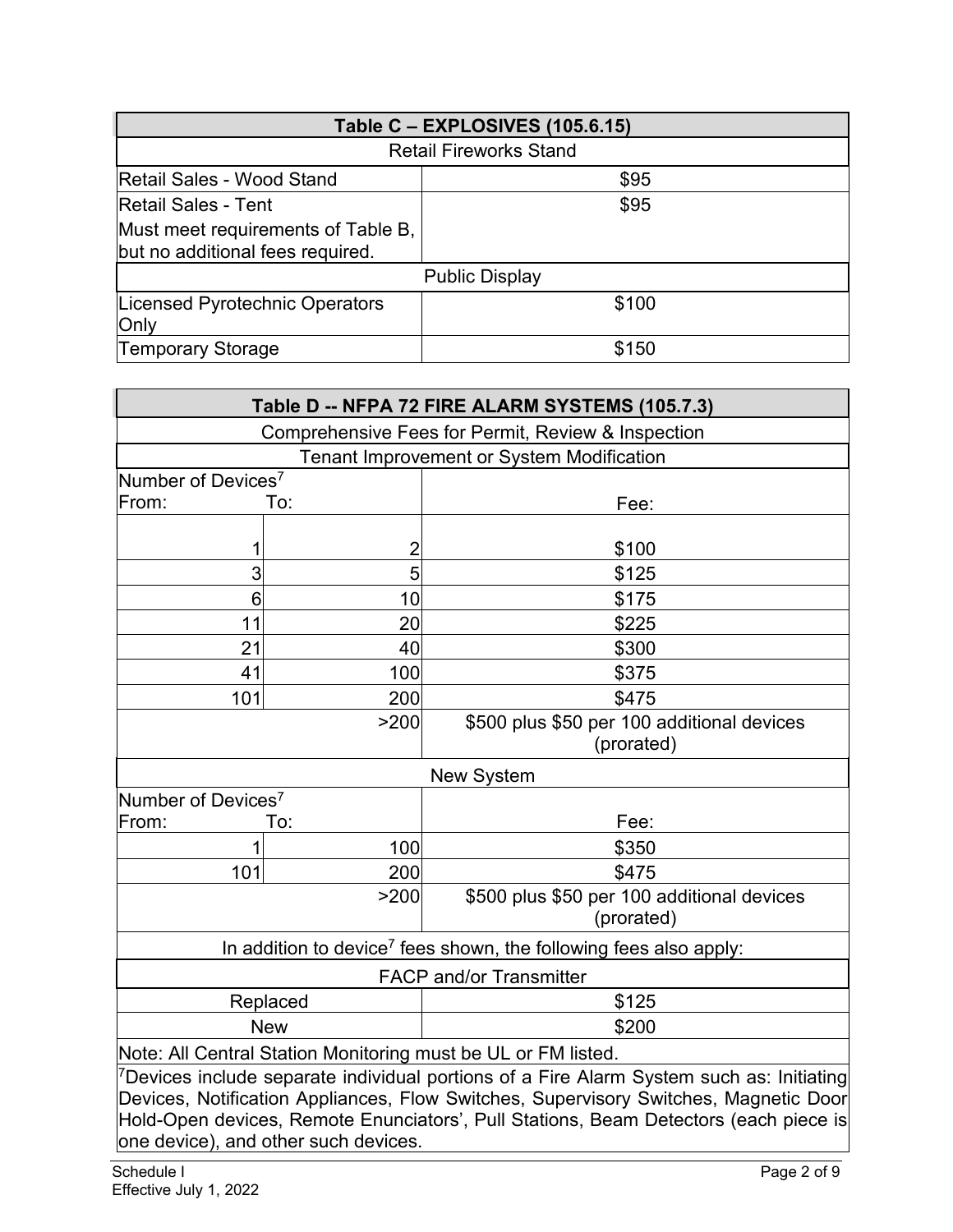| Table E - FIRE SPRINKLER SYSTEMS (105.7.1, 105.7.11, 105.7.4)        |                |                                            |
|----------------------------------------------------------------------|----------------|--------------------------------------------|
| Tenant Improvement or System Modification (NFPA 13 / 13R)            |                |                                            |
| Number of Sprinklers or Devices <sup>8</sup>                         |                |                                            |
| To:<br>From:                                                         |                | Fee:                                       |
|                                                                      |                |                                            |
| 1                                                                    | $\overline{c}$ | \$100                                      |
| 3                                                                    | 5              | \$125                                      |
| 6                                                                    | 10             | \$175                                      |
| 11                                                                   | 20             | \$225                                      |
| 21                                                                   | 40             | \$300                                      |
| 41                                                                   | 100            | \$400                                      |
| 101                                                                  | 200            | \$475                                      |
| 201                                                                  | 300            | \$575                                      |
|                                                                      | >300           | \$600 plus \$50 per 100 additional devices |
|                                                                      |                | (prorated)                                 |
| New System (NFPA 13 / 13R)                                           |                |                                            |
| Number of Sprinklers or Devices <sup>8</sup>                         |                |                                            |
| From:                                                                | To:            | Fee:                                       |
| 1                                                                    | 100            | \$375                                      |
| 101                                                                  | 200            | \$475                                      |
| 201                                                                  | 300            | \$600                                      |
| >300                                                                 |                | \$625 plus \$50 per 100 additional devices |
|                                                                      |                | (prorated)                                 |
|                                                                      |                | NFPA 13-D (RESIDENTIAL)                    |
| Number of Sprinklers:                                                |                | Fee $9$ :                                  |
|                                                                      | 1 to 10        | \$175                                      |
|                                                                      | 11 to 25       | \$225                                      |
|                                                                      | $26+$          | \$275                                      |
| $\,{}^{\circ}$ Non-required NFPA 13-D Systems Fee 50% of listed fees |                |                                            |
| <b>Hood Suppression Systems</b>                                      |                |                                            |
| Type of System:                                                      |                | Fee:                                       |
| Pre-Engineered                                                       |                | \$200                                      |
| <b>Custom Engineered</b>                                             |                | \$275                                      |
|                                                                      |                | <b>Standpipe Systems</b>                   |
| Class I, II or III new or existing                                   |                | \$150                                      |
| Fire Pump (each)                                                     |                | \$300 each, maximum \$500                  |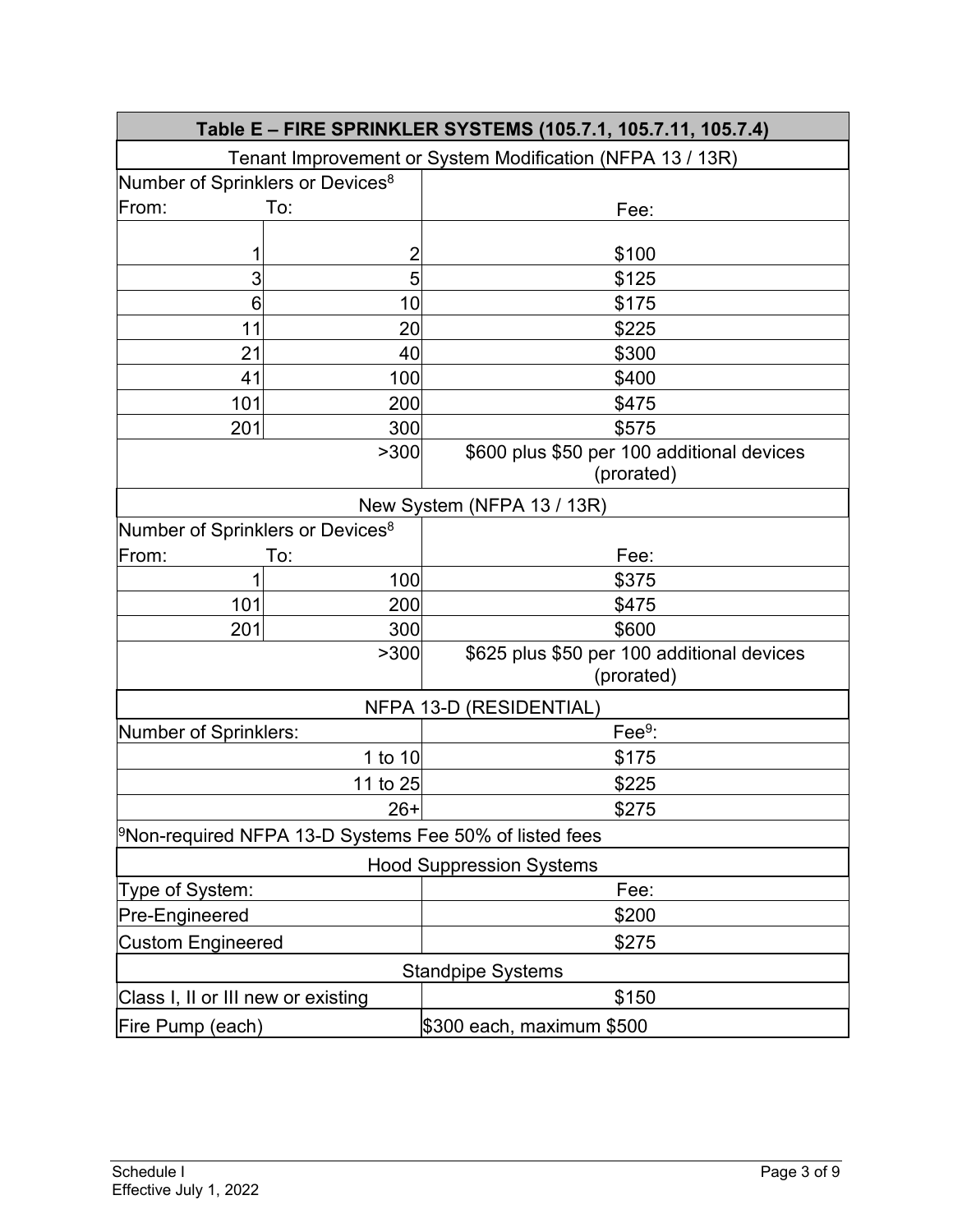## **PHASED INSTALLATION**

Additional Hydrostatic Pressure Tests (1 test included with permit) - \$150 each Additional Cover Inspections (1 cover inspection included with permit) - \$75 each

 $8$ Devices include separate individual portions of a Fire Sprinkler System such as: Sprinklers, Risers, Valves, Pull Stations, Beam Detectors (each piece is one device) and other such devices.

## **Table F -- HAZARDOUS MATERIALS FACILITY CONSTRUCTION (105.7.6)**

Hazardous Materials Installation, Repair, Abandonment, Removal, Closure or Substantial Improvement

Permits in addition to Annual Operational Permit

|  | Permits required when quantity exceeds permit amounts in Table 105.6.21. |
|--|--------------------------------------------------------------------------|
|  |                                                                          |

| QUANTITY                                   | FFF.     |
|--------------------------------------------|----------|
| 1-2 Materials in Excess of Permit Amount I | \$100.00 |
| 3-5 Materials in Excess of Permit Amount   | \$200.00 |
| >5 Materials in Excess of Permit Amount    | \$400.00 |

#### **Table G --COMPRESSED GASES (105.7.2) AND FLAMMABLE & COMBUSTIBLE LIQUIDS (105.7.5) AND LP-GAS (105.7.8)**

Compressed Gas Installation, Repair, Abandonment, Closure or Substantial Modification to a Compressed Gas System when the Compressed Gases used or Stored exceed the amounts listed in

Table 105.6.9.

Modification or repair of a flammable or combustible liquids pipeline. Installation or construction or Alteration of those items listed in 105.7.5

| For installation of or modification to an LP-gas system. |       |  |
|----------------------------------------------------------|-------|--|
| Compressed Gas System                                    | \$175 |  |
| Flammable & Combustible Liquids                          |       |  |
| < 500 Gallons                                            | \$100 |  |
| $>$ /= 500 Gallons                                       | \$200 |  |
| $\ge$ /= 1000 Gallons                                    | \$500 |  |
| LP-Gas System                                            | \$75  |  |

| Table H -- SPRAY BOOTHS (105.7.10) AND INDUSTRIAL OVENS (105.7.7)<br>Note: Separate Sprinkler Permit Required under Table E |                     |  |
|-----------------------------------------------------------------------------------------------------------------------------|---------------------|--|
| NOT SUBJECT TO TABLE A FEES                                                                                                 |                     |  |
| <b>SPRAY BOOTHS</b>                                                                                                         | <b>SPRAY BOOTHS</b> |  |
| Type:                                                                                                                       | Fee:                |  |
| Pre-Engineered w/ documents                                                                                                 | \$150               |  |
| Site-Built or used w/o documents                                                                                            | \$250               |  |
| <b>INDUSTRIAL OVENS</b>                                                                                                     | \$250               |  |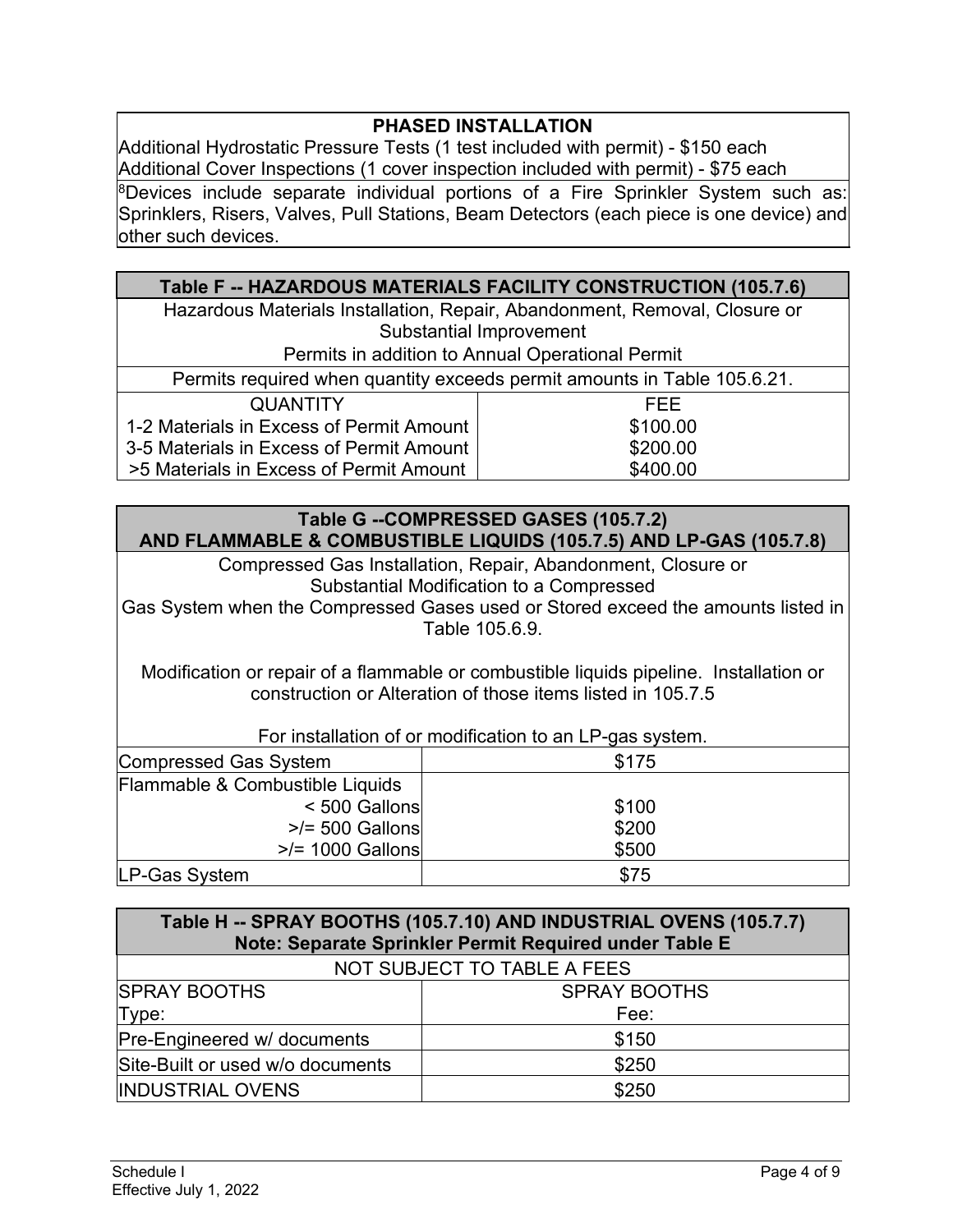| <b>Table I -- MISCELLANEOUS FEES</b>                                                                                                                                                                                                                                                                                                           |                                                |  |
|------------------------------------------------------------------------------------------------------------------------------------------------------------------------------------------------------------------------------------------------------------------------------------------------------------------------------------------------|------------------------------------------------|--|
| Work Begun or Completed before<br>Permit Issuance                                                                                                                                                                                                                                                                                              |                                                |  |
|                                                                                                                                                                                                                                                                                                                                                | Permit Fees Triple / No inspections until paid |  |
| <b>Fire Flow Determination</b>                                                                                                                                                                                                                                                                                                                 | <b>Contact Engineering Department</b>          |  |
| Re-Inspection Fee (for uncorrected<br>violations at time of re-inspection)                                                                                                                                                                                                                                                                     | \$50                                           |  |
| Fee for Inspection Requests before System is ready for Testing or Inspection -For<br>Systems under Chapter 9, in accordance with IFC 901.2.1 - \$150.00                                                                                                                                                                                        |                                                |  |
| All fees may be reduced by the fire code official for small or short duration projects.<br>Note: \$25 of each fire permit issued is retained by the permit department as an<br>administrative fee, and 5% of the total permit fee is deposited in the technology fund.<br>The remainder of the fees listed is remitted to the Fire Department. |                                                |  |
| Plan review in excess of 3 reviews required by changes, additions or revisions to plans<br>\$85.00 per hour."                                                                                                                                                                                                                                  |                                                |  |
| Outside Consultant Review: Instead of utilizing Table A-G, the fees for permits for which<br>an outside consultant has been contracted shall be the actual costs of consultant review<br>plus 20% (Fire Marshal Review Fee), plus 50% of fee in appropriate table (A-G) as<br>inspection fee.                                                  |                                                |  |
| Arson Investigation: Fire cause and determination investigation for fires and explosions<br>determined to be arson shall be billed to the convicted party at \$100 per hour per                                                                                                                                                                |                                                |  |

investigator for investigation, report preparation, and courtroom preparation and testimony.

## **TABLE J -- OPERATIONAL PERMITS**

An Operational Fire Permit constitutes permission to store, or handle hazardous  $|$ materials, or to operate processes that may produce conditions hazardous to life or $|$ property.

An Operational Fire Permit is required prior to engagement in the activities, operations, practices, or functions described in IFC 105.6 AND, if an ongoing operation, is required to be renewed annually before expiration.

Unless otherwise indicated, Operational Permit Fees are \$100 each. Request for waivers of fees for non-profit events, in accordance with Title 9.28.135, shall be made in writing to the Fire Marshal no less than 7 days before the event.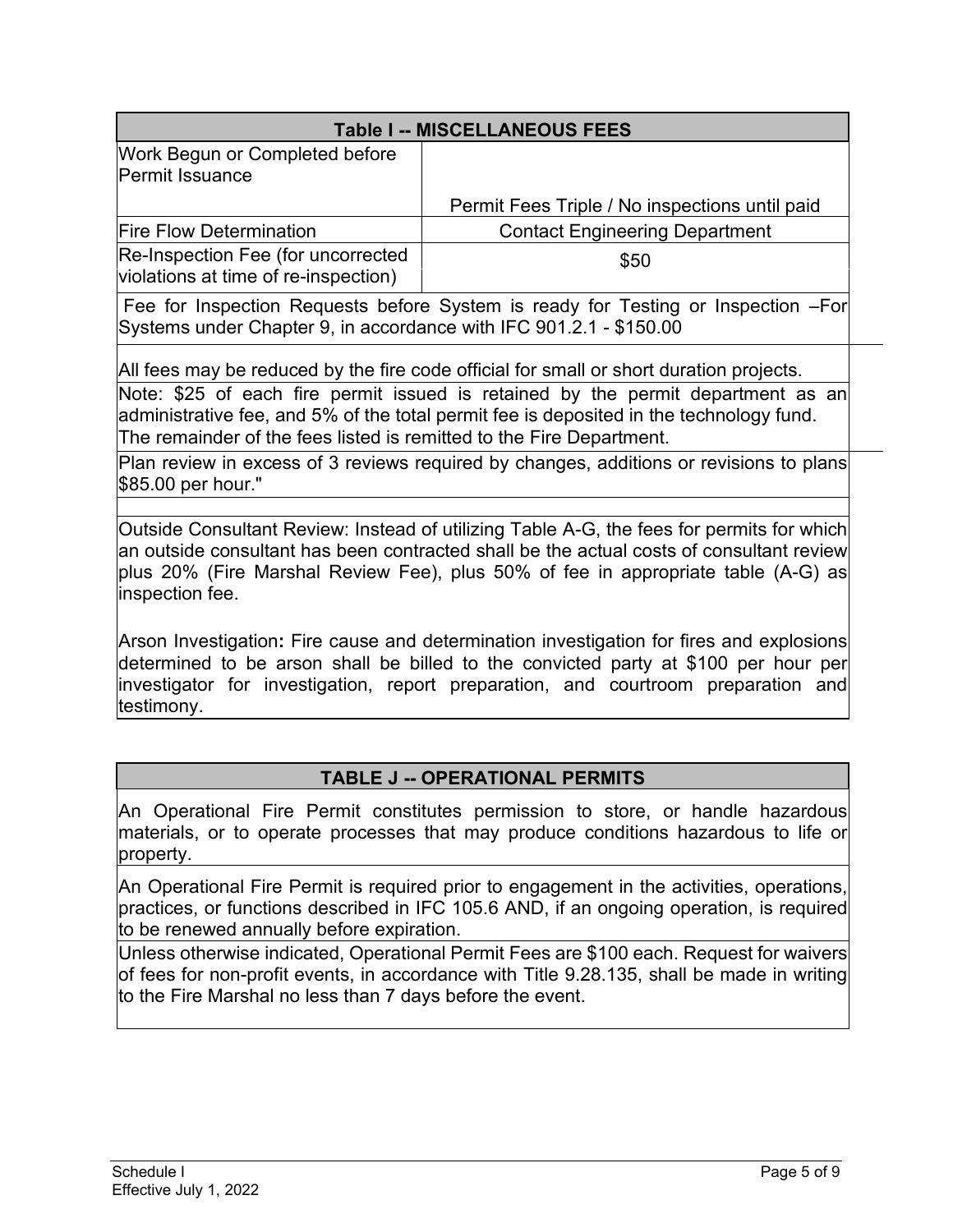| <b>Permit Type:</b>             | <b>Required for:</b>                                                                                                                                                                                                                                                                                                                      |
|---------------------------------|-------------------------------------------------------------------------------------------------------------------------------------------------------------------------------------------------------------------------------------------------------------------------------------------------------------------------------------------|
| Aerosol Products                | Level 2 or 3 in excess of 500 lbs                                                                                                                                                                                                                                                                                                         |
| <b>Amusement buildings</b>      | Operation of a special amusement building                                                                                                                                                                                                                                                                                                 |
| <b>Aviation Facilities</b>      | Using a Group H or Group S occupancy for aircraft<br>servicing or aircraft fuel-servicing vehicles                                                                                                                                                                                                                                        |
| <b>Carnivals &amp; Fairs</b>    | Conducting a carnival or fair                                                                                                                                                                                                                                                                                                             |
| <b>Battery Systems</b>          | Installing or using lead-acid battery systems w/ a<br>liquid capacity > 50 gallons                                                                                                                                                                                                                                                        |
| <b>Cellulose Nitrate film</b>   | Storing, handling or using cellulose nitrate film in<br>a Group A occupancy                                                                                                                                                                                                                                                               |
| <b>Combustible Dust</b>         | Operation of a grain elevator, flour starch mill, feed<br>mill, or a plant pulverizing aluminum, coal, cocoa,<br>magnesium, spices or sugar, or other operations<br>producing combustible dusts as defined<br>inl<br>Chapter 2 of the IFC                                                                                                 |
| <b>Combustible Fibers</b>       | Storage and handling of combustible fibers in<br>excess of 100 cubic feet (Agricultural storage<br>exempt)                                                                                                                                                                                                                                |
| <b>Compressed Gases</b>         | Storage, use or handling at normal temperature<br>and pressure of compressed gases in excess of<br>quantities listed in IFC T105.6.9 (compressed gas-<br>fueled vehicles exempt)                                                                                                                                                          |
| <b>Covered Mall Buildings</b>   | 1. Placement of retail fixtures or displays,<br>concession equipment, displays<br>of<br>highly<br>combustible goods and similar items in the mall 2.<br>Display of liquid- or gas- fired equipment in the<br>mall.<br>3. The use of open-flame or flame-producing<br>equipment in the mall.                                               |
| Cryogenic Fluids                | Production, storage, transport on site, using,<br>handling or dispensing cryogenic fluids in excess<br>105.6.11.<br>listed in<br>Table<br>of<br>the<br>amounts<br>Exception: Permits are not required for vehicles<br>equipped for and using cryogenic fluids as a fuel<br>for propelling the vehicle or for refrigerating the<br>lading. |
| <b>Cutting and Welding</b>      | Cutting<br>welding<br>operations<br>within<br>thel<br>or<br>iurisdiction                                                                                                                                                                                                                                                                  |
| <b>Dry Cleaning Plants</b>      | Engaging in the business of dry cleaning or to<br>change to a more hazardous cleaning solvent<br>used in existing dry cleaning equipment                                                                                                                                                                                                  |
| <b>Exhibits and Trade Shows</b> | Operating an exhibit or trade show                                                                                                                                                                                                                                                                                                        |
| <b>Explosives</b>               | The manufacture, storage, handling, sale or use of<br>any quantity of explosive, explosive material,<br>fireworks, or pyrotechnic special effects within the<br>scope of IFC 33                                                                                                                                                           |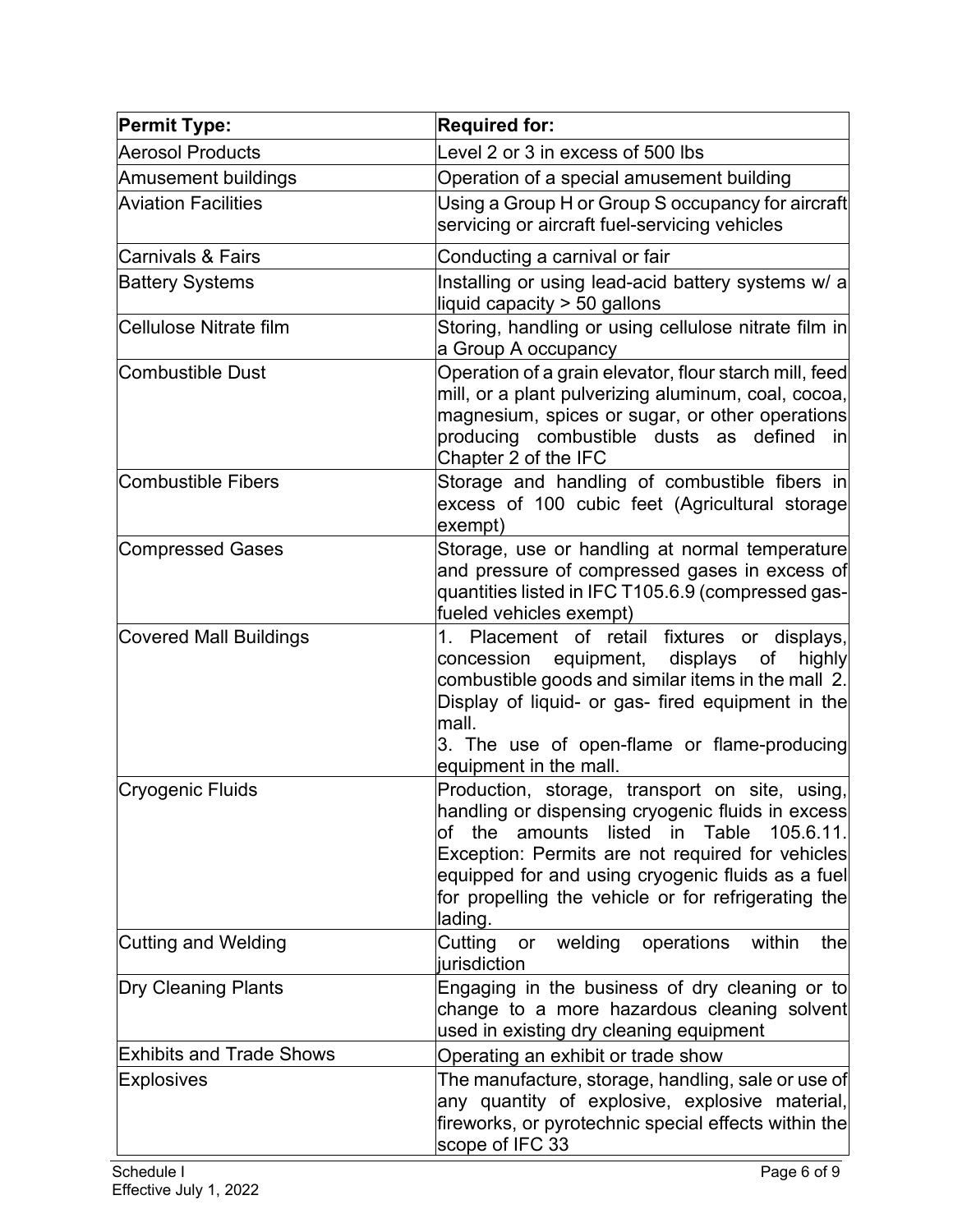| <b>Permit Type:</b>                                                                                                                                                                                                                                   | <b>Required for:</b>                                                                                                                                                                                                                                                                                                                                                                                                                                                                                                                                                                                                                                                                                                                                                                                                                                                                                                                                                                                        |
|-------------------------------------------------------------------------------------------------------------------------------------------------------------------------------------------------------------------------------------------------------|-------------------------------------------------------------------------------------------------------------------------------------------------------------------------------------------------------------------------------------------------------------------------------------------------------------------------------------------------------------------------------------------------------------------------------------------------------------------------------------------------------------------------------------------------------------------------------------------------------------------------------------------------------------------------------------------------------------------------------------------------------------------------------------------------------------------------------------------------------------------------------------------------------------------------------------------------------------------------------------------------------------|
| Flammable and Combustible Liquids<br>• Storage, use, handling in excess of                                                                                                                                                                            | See WAC 51-54-0100, 105.6.17<br>\$100                                                                                                                                                                                                                                                                                                                                                                                                                                                                                                                                                                                                                                                                                                                                                                                                                                                                                                                                                                       |
| exempt quantity<br>• > 500 gallons inside a building<br>• >1000 gallons inside a building<br>• Retail Sales of Flammable or<br><b>Combustible Liquids</b><br>• Per each flammable / combustible<br>liquid storage room, warehouse or<br>H-2 occupancy | \$200<br>\$300<br>\$100<br>\$300<br>\$1000 maximum per occupancy (single                                                                                                                                                                                                                                                                                                                                                                                                                                                                                                                                                                                                                                                                                                                                                                                                                                                                                                                                    |
| <b>Floor Finishing</b>                                                                                                                                                                                                                                | address)<br>Floor finishing or surfacing operations exceeding<br>350 square feet (33 m2) using Class I or Class II<br>liquids                                                                                                                                                                                                                                                                                                                                                                                                                                                                                                                                                                                                                                                                                                                                                                                                                                                                               |
| <b>Fruit and Crop Ripening</b>                                                                                                                                                                                                                        | Operating a fruit-, or crop-ripening facility or<br>conducting a fruit-ripening process using ethylene<br>gas.                                                                                                                                                                                                                                                                                                                                                                                                                                                                                                                                                                                                                                                                                                                                                                                                                                                                                              |
| <b>Fumigation and Thermal Insecticidal</b><br>Fogging                                                                                                                                                                                                 | Operating a business of fumigation or thermal<br>insecticidal fogging and to maintaining a room,<br>vault or chamber in which a toxic or flammable<br>fumigant is used.                                                                                                                                                                                                                                                                                                                                                                                                                                                                                                                                                                                                                                                                                                                                                                                                                                     |
| <b>Hazardous Materials</b>                                                                                                                                                                                                                            | Storage or Use in excess of quantities shown in<br>Table 105.6.21.                                                                                                                                                                                                                                                                                                                                                                                                                                                                                                                                                                                                                                                                                                                                                                                                                                                                                                                                          |
| High-piled Storage                                                                                                                                                                                                                                    | Using a building or portion thereof as a high-piled<br>storage area exceeding 500 square feet (46 m2)                                                                                                                                                                                                                                                                                                                                                                                                                                                                                                                                                                                                                                                                                                                                                                                                                                                                                                       |
| <b>Hot Work Operations</b>                                                                                                                                                                                                                            | Hot work including, but not limited to: 1. Public<br>exhibitions and demonstrations where hot work is<br>conducted. 2. Use of portable hot work equipment<br>inside a structure.<br>Exception: Work that is<br>conducted<br>under a construction<br>permit.<br>3. Fixed-site hot work equipment such as welding<br>booths. 4. Hot work conducted within a hazardous<br>fire area. 5. Application of roof coverings with the<br>use of an open-flame device. 6. When approved,<br>the fire code official shall issue a permit to carry<br>out a Hot Work Program. This program allows<br>approved personnel to regulate their facility's hot<br>work operations. The approved personnel shall be<br>trained in the fire safety aspects denoted in this<br>chapter and shall be responsible for issuing<br>permits<br>requiring<br>compliance<br>with<br>the<br>requirements found in Chapter 26. These permits<br>shall be issued only to their employees or hot work<br>operations under their supervision. |
| <b>Permit Type:</b>                                                                                                                                                                                                                                   | <b>Required for:</b>                                                                                                                                                                                                                                                                                                                                                                                                                                                                                                                                                                                                                                                                                                                                                                                                                                                                                                                                                                                        |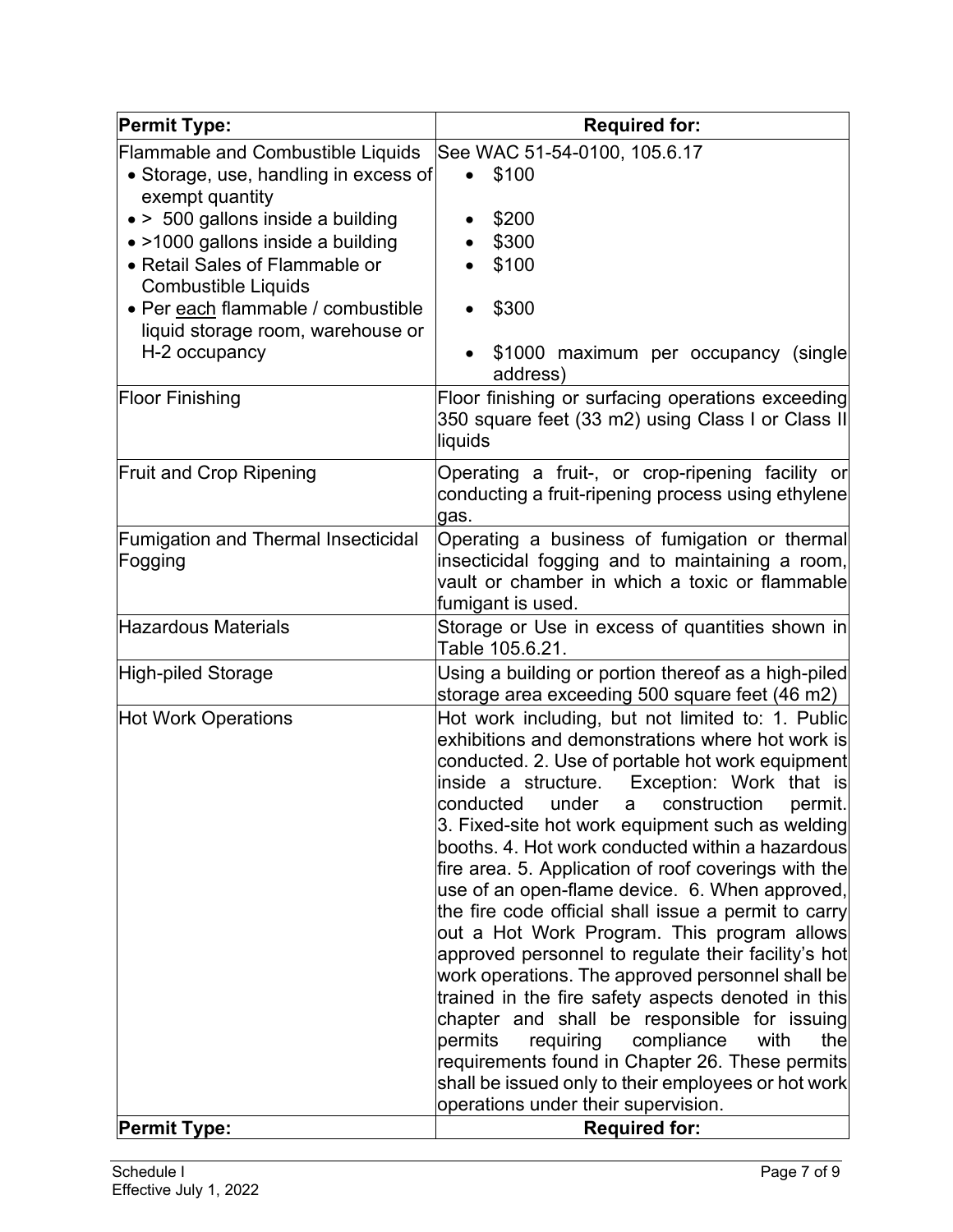| Industrial Ovens                                                     | Operation of industrial ovens regulated by IFC 21                                                                                                                                                                                                |
|----------------------------------------------------------------------|--------------------------------------------------------------------------------------------------------------------------------------------------------------------------------------------------------------------------------------------------|
| Lumberyards and Woodworking<br>Plants                                | Storage or processing of lumber exceeding<br>100,000 board feet (8,333 ft3) (236 m3)                                                                                                                                                             |
| Liquid- or gas-fueled vehicles or<br>equipment in assembly buildings | Display, operation or demonstration of liquid- or<br>gas-fueled vehicles or equipment in assembly<br>buildings                                                                                                                                   |
| LP Gas                                                               | 1. Storage and use of LP-gas Exception: A permit<br>is not required for individual containers with a 500-<br>gallon (1893 L) water capacity or less serving<br>occupancies in Group R-3. 2. Operation of cargo<br>tankers that transport LP-gas. |
| Magnesium                                                            | Melting, casting, heat treating or grinding more<br>than 10 pounds (4.54 kg) of magnesium                                                                                                                                                        |
| Miscellaneous Combustible Storage                                    | Storing in any building or upon any premises in<br>excess of 2,500 cubic feet (71m3) gross volume of<br>combustible empty packing cases, boxes, barrels<br>or similar containers, rubber tires, rubber, cork or<br>similar combustible material  |
| Open Burning                                                         | Contact Fire District Directly at 360.794.7666                                                                                                                                                                                                   |
| <b>Open Flames and Torches</b>                                       | Removing paint with a torch; or using a torch or<br>open-flame device in a hazardous fire area                                                                                                                                                   |
| <b>Open Flames and Candles</b>                                       | Using open flames or candles in connection with<br>assembly areas, dining areas of restaurants or<br>drinking establishments                                                                                                                     |
| <b>Organic Coatings</b>                                              | Any organic-coating manufacturing operation<br>producing more than 1 gallon (4 L) of an organic<br>coating in one day                                                                                                                            |
| Places of Assembly                                                   | Operating a place of assembly                                                                                                                                                                                                                    |
| Pyrotechnic special effects material                                 | Use and handling of pyrotechnic special effects<br>material                                                                                                                                                                                      |
| <b>Pyroxylin Plastics</b>                                            | Storage or handling of more than 25 pounds (11<br>kg) of cellulose nitrate (pyroxylin) plastics and for<br>the assembly or manufacture of articles involving<br>pyroxylin plastics                                                               |
| <b>Refrigeration Equipment</b>                                       | Operation of a mechanical refrigeration unit or<br>system regulated by IFC 6                                                                                                                                                                     |
| Repair garages and motor fuel-<br>dispensing facilities.             | Operation of repair garages and automotive,<br>marine and fleet motor fuel-dispensing facilities                                                                                                                                                 |
| Rooftop Heliport                                                     | Operation of a rooftop heliport                                                                                                                                                                                                                  |
| <b>Spraying and Dipping</b>                                          | Conducting a spraying or dipping operation<br>utilizing flammable or combustible liquids or the<br>application of combustible powders regulated by<br>IFC <sub>15</sub>                                                                          |